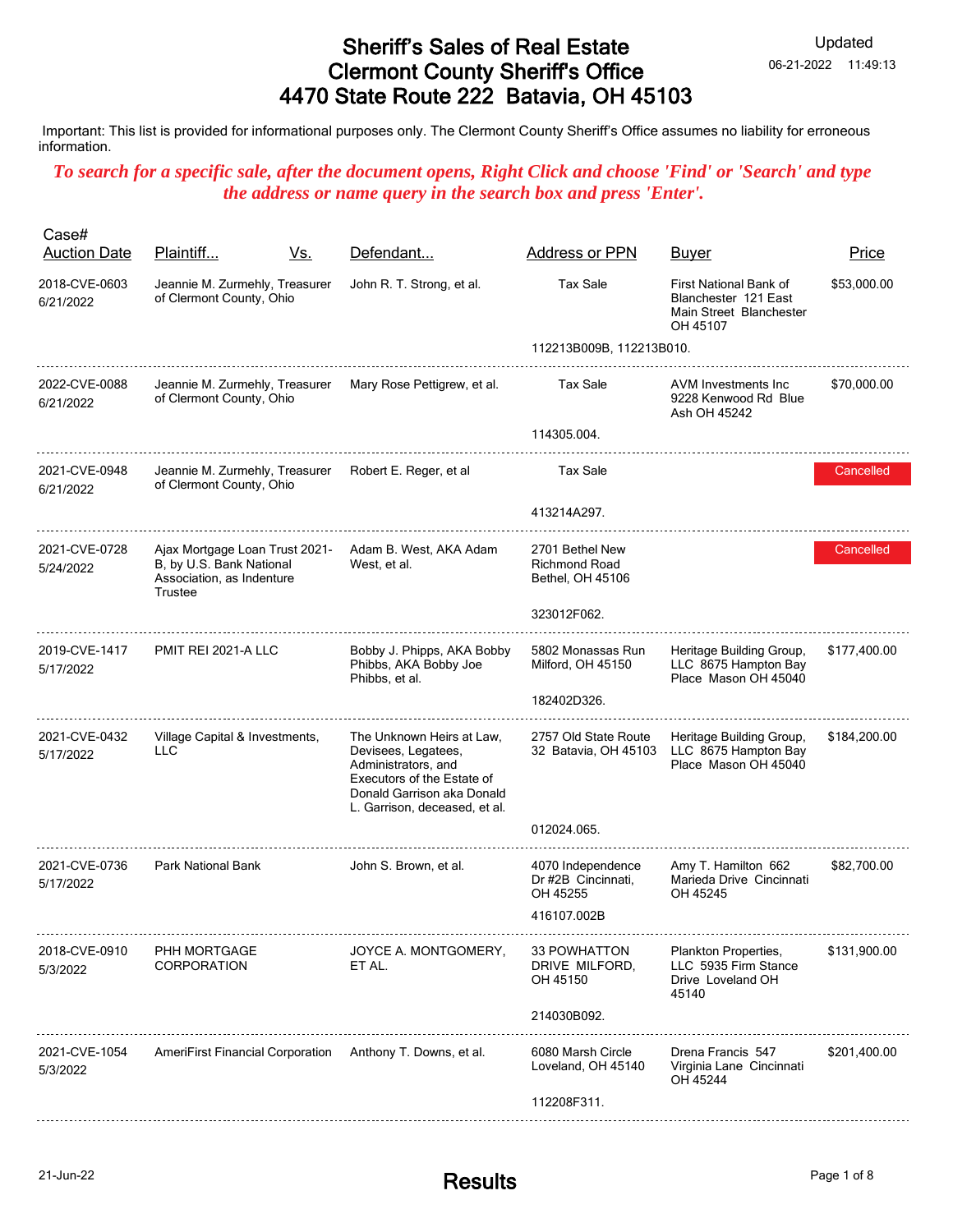| Case#<br><b>Auction Date</b> | Plaintiff<br><u>Vs.</u>                                                     | Defendant                                                                 | <b>Address or PPN</b>                                | <b>Buyer</b>                                                                                                                                                                               | <b>Price</b> |
|------------------------------|-----------------------------------------------------------------------------|---------------------------------------------------------------------------|------------------------------------------------------|--------------------------------------------------------------------------------------------------------------------------------------------------------------------------------------------|--------------|
| 2021-CVE-1097<br>4/26/2022   | Jeannie M. Zurmehly, Treasurer<br>of Clermont County, Ohio                  | Jeanie L. Beard, et al.                                                   | <b>Tax Sale</b>                                      | <b>CRACRO REAL</b><br>ESTATE LLC 7281<br><b>AYERS ROAD</b><br>CINCINNATI OH 45255                                                                                                          | \$82,000.00  |
|                              |                                                                             |                                                                           | 060203.103D                                          |                                                                                                                                                                                            |              |
| 2021-CVE-0981<br>4/26/2022   | Jeannie M. Zurmehly, Treasurer<br>of Clermont County, Ohio                  | Minnie Brock, et al.                                                      | <b>Tax Sale</b>                                      |                                                                                                                                                                                            | Cancelled    |
|                              |                                                                             |                                                                           | 182513E073.                                          |                                                                                                                                                                                            |              |
| 2021-CVE-0951<br>4/19/2022   | Fifth Third Bank, National<br>Association                                   | Samuel McCormick, et al.                                                  | 6 Apple Lane Milford,<br>OH 45150                    | Mazen Hamza 110<br>Wooster Pike Milford<br>OH 45150                                                                                                                                        | \$91,900.00  |
|                              |                                                                             |                                                                           | 215716.006                                           |                                                                                                                                                                                            |              |
| 2021-CVE-0970<br>4/19/2022   | PennyMac Loan Services, LLC                                                 | Karen E. Osbourn, et al.                                                  | 664 Charwood Drive<br>Cincinnati, OH 45244           | <b>KAF Real Estate LLC</b><br>7865 Orchard Ct West<br>Chester OH 45069                                                                                                                     | \$125,200.00 |
|                              |                                                                             |                                                                           | 414146B049.                                          |                                                                                                                                                                                            |              |
| 2021-CVE-0815<br>4/19/2022   | Lakeview Loan Servicing, LLC.                                               | Justin Rack's Unknown Heirs,<br>Devisees, Legatees and<br>Assigns, et al. | 211 Lights Pointe<br>Court New<br>Richmond, OH 45157 |                                                                                                                                                                                            | Cancelled    |
|                              |                                                                             |                                                                           | 260917A035.                                          |                                                                                                                                                                                            |              |
| 2021-CVE-1066<br>4/19/2022   | myCUmortgage, LLC                                                           | Christopher A. McGuire, et al.                                            | 3199 State Route 756<br>Felicity, OH 45120           |                                                                                                                                                                                            | Cancelled    |
|                              |                                                                             |                                                                           | 082108F020.                                          |                                                                                                                                                                                            |              |
| 2018-CVE-0918<br>4/5/2022    | Home Savings Bank, FSB                                                      | John O. Rogers, et al                                                     | 3016 State Route 132<br>Amelia, OH 45102             | U.S. Bank Trust National<br>Association, not in its<br>individual capacity but<br>solely as Owner Trustee<br>for VRMTG Asset Trust<br>8201 Cypress Plaza<br>Drive Jacksonville FL<br>32256 | Cancelled    |
|                              |                                                                             |                                                                           | 252705A030.                                          |                                                                                                                                                                                            |              |
| 2020-CVE-0440<br>4/5/2022    | <b>Willobrook Community Services</b><br>Association                         | Jeffrey W. Quesenberry, et al.                                            | 4600 Northridge<br>Drive Batavia, OH                 |                                                                                                                                                                                            | Cancelled    |
|                              |                                                                             |                                                                           | 417001Q475.                                          |                                                                                                                                                                                            |              |
| 2021-CVE-0052<br>4/5/2022    | Fairway XI - Village Three<br>Condominium Unit Owners'<br>Association, Inc. | Nicole Marie Durden, et al.                                               | 194 Stillmeadow<br>Drive Cincinnati, OH<br>45245     |                                                                                                                                                                                            | Cancelled    |
|                              |                                                                             |                                                                           | 286002D027.                                          |                                                                                                                                                                                            |              |
| 2011-CVE-0276<br>3/22/2022   | CitiMortgage, Inc.                                                          | Mildred E. Galbraith, et al.                                              | 1492 Presidential<br>Drive Batavia, OH<br>45103      |                                                                                                                                                                                            | Cancelled    |
|                              |                                                                             |                                                                           | 012021C076.                                          |                                                                                                                                                                                            |              |
| 2014-CVE-0150<br>3/22/2022   | Ocwen Loan Servicing, LLC                                                   | Ralph T. Janzen and Mary<br>Janzen, et al.                                | 5713 Mellie Lane<br>Milford, OH 45150                |                                                                                                                                                                                            | Cancelled    |
|                              |                                                                             |                                                                           |                                                      | 184012B102B., 184012B103A., 184012B103B.                                                                                                                                                   |              |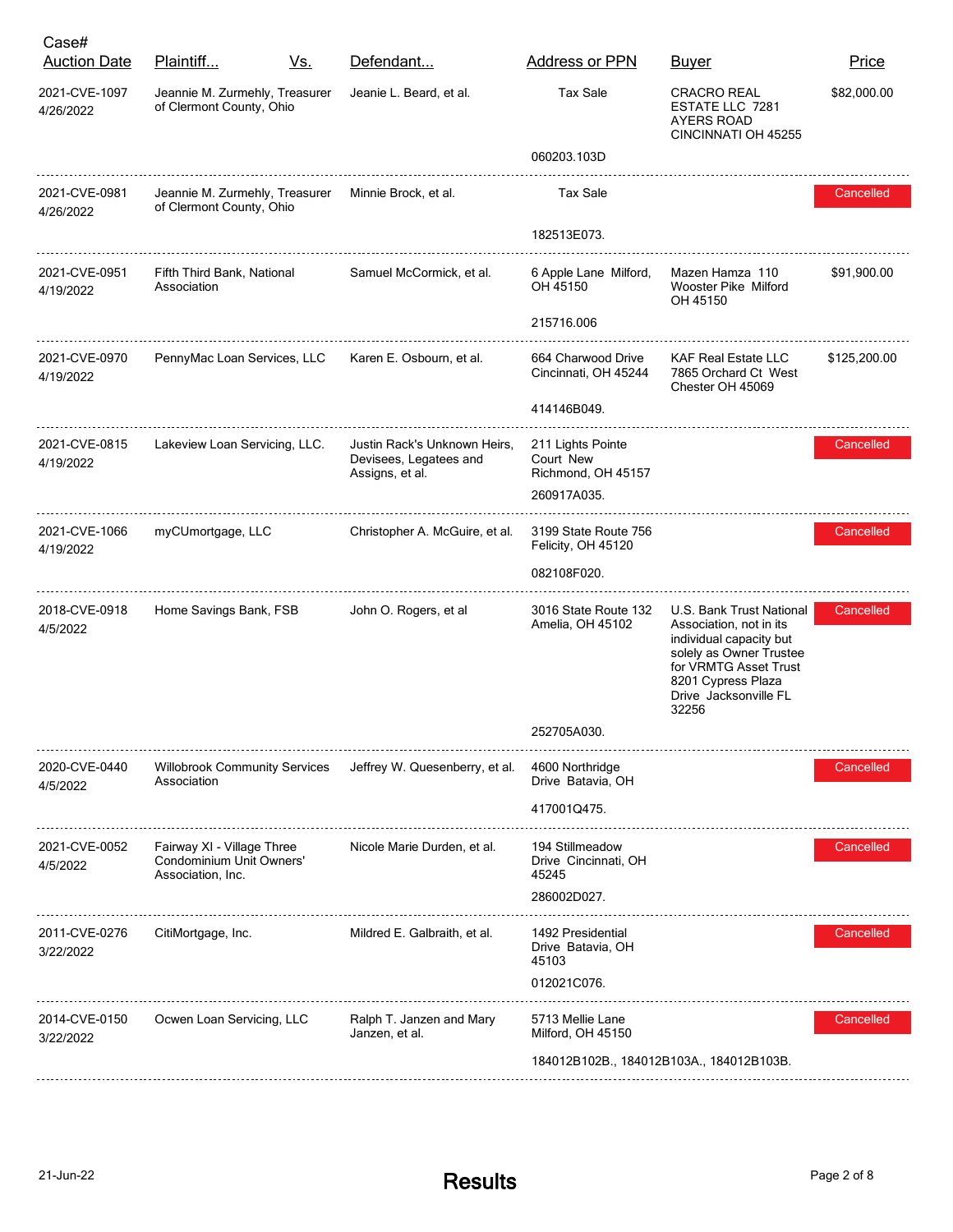| Case#<br><b>Auction Date</b> | Plaintiff                                                                                                                        | <u>Vs.</u> | Defendant                                                                                                                                                                                   | Address or PPN                                                         | <b>Buyer</b>                                                             | Price        |
|------------------------------|----------------------------------------------------------------------------------------------------------------------------------|------------|---------------------------------------------------------------------------------------------------------------------------------------------------------------------------------------------|------------------------------------------------------------------------|--------------------------------------------------------------------------|--------------|
| 2017-CVE-1430<br>3/22/2022   | Village Capital & Investment,<br>LLC                                                                                             |            | Lee A. Lipsky, et al.                                                                                                                                                                       | 6165 Taylor Pike<br>Blanchester, OH<br>45107                           |                                                                          | Cancelled    |
|                              |                                                                                                                                  |            |                                                                                                                                                                                             | 493407A068.                                                            |                                                                          |              |
| 2020-CVE-0958<br>3/22/2022   | Cook's Grant Condominium Unit<br>Owners Association, Inc.                                                                        |            | Margaret A. Vanover, et al.                                                                                                                                                                 | 5649 Baines Holding<br>Milford, OH 45150                               | Amy Hamilton 662<br>Marieda Drive Cincinnati<br>OH 45245                 | Cancelled    |
|                              |                                                                                                                                  |            |                                                                                                                                                                                             | 186202Q163, and 186202Q067G                                            |                                                                          |              |
| 2021-CVE-0596<br>3/22/2022   | <b>Bank of New York Mellon Trust</b><br>Company, N.A. as Trustee for<br>Mortgage Assets Management<br>Series I Trust             |            | The Unknown Heirs as Law,<br>Devisees, Legatees,<br>Administrators, and<br><b>Executors of the Estate of</b><br>Gilbertine T. Sutton aka<br>Gilbertine Thelma Sutton,                       | 4672 Bluejacket<br>Road Cincinnati, OH<br>45244                        | <b>Plaintiff</b>                                                         | \$168,000.00 |
|                              |                                                                                                                                  |            |                                                                                                                                                                                             | 414139.037.                                                            |                                                                          |              |
| 2021-CVE-0485<br>3/8/2022    | Jeannie M. Zurmehly, Treasurer<br>of Clermont County, Ohio                                                                       |            | Roland Stewart, et al.                                                                                                                                                                      | <b>Tax Sale</b>                                                        | Suzanne and Don<br>Lunsford P.O. Box<br>43262 Cincinnati OH<br>45243     | \$50,500.00  |
|                              |                                                                                                                                  |            |                                                                                                                                                                                             | 1423051129, and 1402380                                                |                                                                          |              |
| 2021-CVE-0831<br>3/8/2022    | Jeannie M. Zurmehly, Treasurer<br>of Clermont County, Ohio                                                                       |            | Christina E. Ormes, et al.                                                                                                                                                                  | <b>Tax Sale</b>                                                        | Drena Francis 983<br>Kennedy's Landing<br>Cincinnati OH 45245            | Cancelled    |
|                              |                                                                                                                                  |            |                                                                                                                                                                                             | 414145E237.                                                            |                                                                          |              |
| 2018-CVE-0744<br>3/1/2022    | Ocwen Loan Servicing LLC                                                                                                         |            | Rhonda L. Krusling, et al.                                                                                                                                                                  | 1031 Crisfield Drive<br>Cincinanti, OH 45245                           | JW & G Properties, LLC<br>923 Blackburn Drive<br>Loveland OH 45140       | \$115,800.00 |
|                              |                                                                                                                                  |            |                                                                                                                                                                                             | 416501C136                                                             |                                                                          |              |
| 2020-CVE-0084<br>3/1/2022    | HSBC Bank USA, N.A., as<br>Indenture Trustee for the<br>retistered Noteholder of<br>Renaissance Home Equite Loan<br>Trust 2007-1 |            | Jeremiah Spurlock, et al.                                                                                                                                                                   | 5437 Bailey Drive<br>Milford, OH 45150                                 | Brian Noe 5704<br>Windsong Lane Milford<br>OH 45150                      | \$150,100.00 |
|                              |                                                                                                                                  |            |                                                                                                                                                                                             | 184032.007                                                             |                                                                          |              |
| 2020-CVE-1009<br>3/1/2022    | Bank of New York Mellon Trust<br>Company, N.A. as Trustee for<br>Mortgage Assets Management<br>Series I Trust                    |            | Beverly E. Todd aka Beverly<br>Todd, Individually and as<br>Trustee of the Todd family<br>revocable living trust daved<br>February 10, 2003, et al.                                         | 4280 Marette Drive<br>Cincinnati, OH 45245                             | <b>Plaintiff</b>                                                         | \$176,208.51 |
|                              |                                                                                                                                  |            |                                                                                                                                                                                             | 414218A060                                                             |                                                                          |              |
| 2019-CVE-1053<br>2/15/2022   | LAKEVIEW LOAN SERVICING,<br><b>LLC</b>                                                                                           |            | FRITZ HUNDLEY, ET AL.                                                                                                                                                                       | 6102 SOUTHERN<br><b>HILLS DRIVE</b><br>GOSHEN, OH 45122<br>112202C293. | Heritage Building Group,<br>LLC 8675 Hampton Bay<br>Place Mason OH 45040 | \$360,800.00 |
| 2021-CVE-0276<br>2/15/2022   | Kemba Credit Union, Inc.                                                                                                         |            | Devisees, Legatees of<br>executors, Administrators,<br>Spouses and Assigns and the<br>Unknown Guardians of Minor<br>and/or Incompetent Heirs of<br>the Estate of George A.<br>Davis, et al. | 576 Terrace View<br>Drive Cincinnati, OH<br>45255                      | Austin Thies 2409 Old<br>State Route 32, Unit C<br>Batavia OH 45103      | Cancelled    |
|                              |                                                                                                                                  |            |                                                                                                                                                                                             | 414248.008.                                                            |                                                                          |              |
|                              |                                                                                                                                  |            |                                                                                                                                                                                             |                                                                        |                                                                          |              |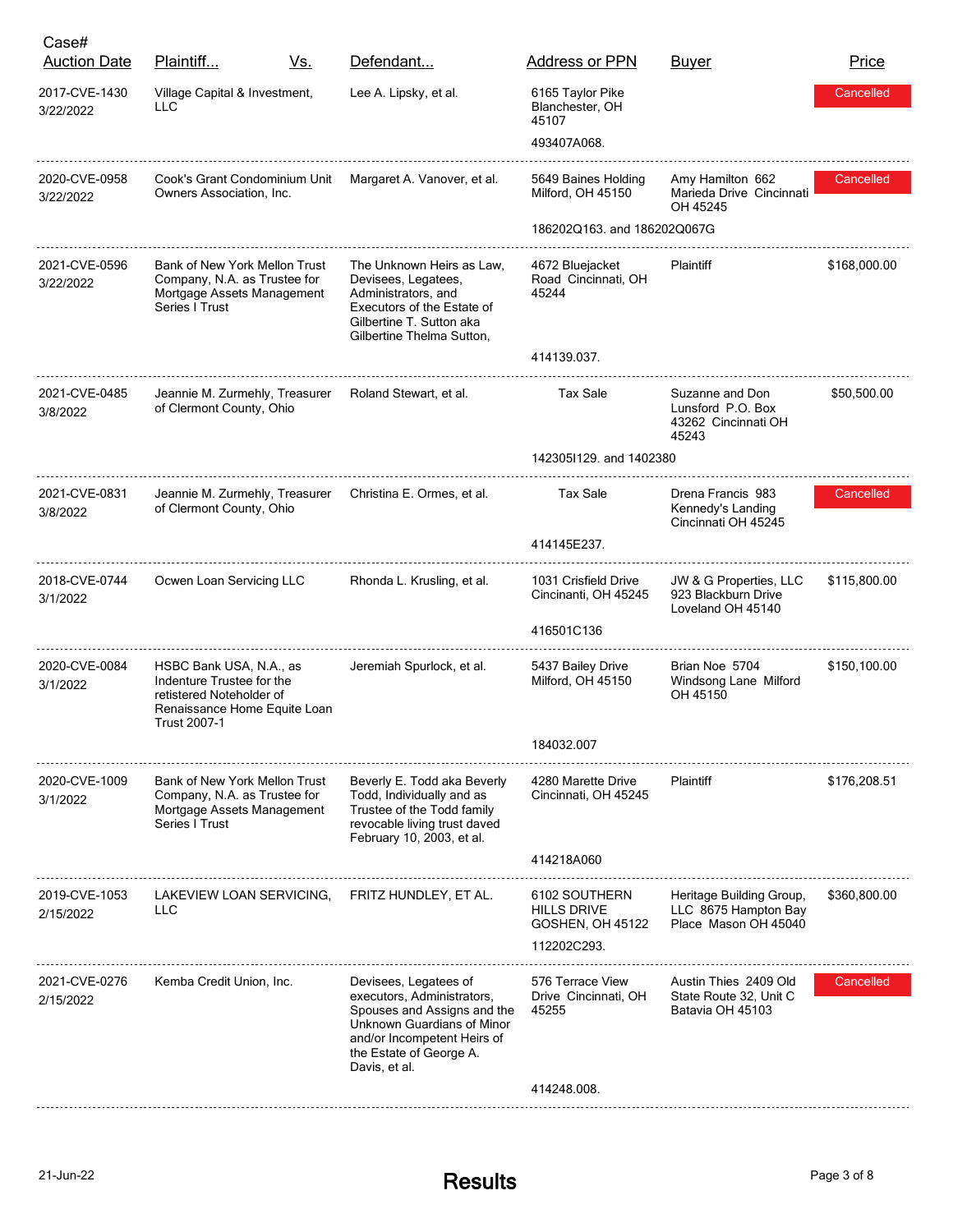| Case#<br><b>Auction Date</b> | Plaintiff                                                                                                                                             | <u>Vs.</u> | Defendant                                        | <b>Address or PPN</b>                           | <b>Buyer</b>                                                              | <b>Price</b> |
|------------------------------|-------------------------------------------------------------------------------------------------------------------------------------------------------|------------|--------------------------------------------------|-------------------------------------------------|---------------------------------------------------------------------------|--------------|
| 2021-CVE-0539A<br>2/15/2022  | Dawn. L Mason                                                                                                                                         |            | Thomas J. Mason, et al.                          | 3223 Martin Road<br>Pleasant Plain, OH<br>45162 |                                                                           | Cancelled    |
|                              |                                                                                                                                                       |            |                                                  | 473403K058.                                     |                                                                           |              |
| 2021-CVE-0539B<br>2/15/2022  | Dawn L. Mason                                                                                                                                         |            | Thomas J. Mason, et al.                          | 6299 Roudebush<br>Road Goshen, OH<br>45122      |                                                                           | Cancelled    |
|                              |                                                                                                                                                       |            |                                                  | 493408F032.                                     |                                                                           |              |
| 2020-CVE-0899<br>2/15/2022   | Community Loan Servicing LLC<br>fka Bayview Loan Servicing, LLC                                                                                       |            | James D. Theile, AKA James<br>Theile, et al.     | 877 Wright Street<br>Newtonsville, OH<br>45158  | Plaintiff                                                                 | \$40,000.00  |
|                              |                                                                                                                                                       |            |                                                  | 501102.007P                                     |                                                                           |              |
| 2021-CVE-0525<br>2/8/2022    | Jeannie M. Zurmehly, Treasurer<br>of Clermont County, Ohio                                                                                            |            | Martha B. Greenwald, et al.                      | Tax Sale                                        | R Dale Eads 378 E<br>Loveland Ave Loveland<br>OH 45140                    | \$4,432.00   |
|                              |                                                                                                                                                       |            |                                                  | 200608032B, 200608033B                          |                                                                           |              |
| 2020-CVE-0993<br>2/8/2022    | Jeannie M. Zurmehly, Treasurer<br>of Clermont County, Ohio                                                                                            |            | Goldbach Investment, LTD, et<br>al.              | Tax Sale                                        |                                                                           | Cancelled    |
|                              |                                                                                                                                                       |            |                                                  | 413214A092.                                     |                                                                           |              |
| 2021-CVE-0290<br>1/25/2022   | Jeannie M. Zurmhely, Treasurer<br>of Clermont County, Ohio                                                                                            |            | David J. Hart, Jr., et al.                       | Tax Sale                                        | Loren Harris 3276<br>Jordan Road Pleasant<br>Plain OH 45162               | \$16,000.00  |
|                              |                                                                                                                                                       |            |                                                  | 4734031043.                                     |                                                                           |              |
| 2021-CVE-0791<br>1/25/2022   | Jeannie M. Zurmhely, Treasurer<br>of Clermont County, Ohio                                                                                            |            | The Holiness Church of<br>Flatrock, et al.       | <b>Tax Sale</b>                                 | James Taylor 508<br>Neville Penn<br>Schoolhouse Road<br>Felicity OH 45120 | \$3,455.00   |
|                              |                                                                                                                                                       |            |                                                  | 433308G051.                                     |                                                                           |              |
| 2021-CVE-0265<br>12/28/2021  | U.S. Bank National Association,<br>not in its individual capacity but<br>solely as Trustee of the New<br>Residential Mortgage Loan Trust<br>2020-NPL1 |            | Katrena Gollaway aka Katrina<br>Gollaway, et al. | 195 Race Street New<br>Richmond, OH 45157       | Brandie Lanham 2541<br>State Route 232 New<br>Richmond OH 45157           | \$70,200.00  |
|                              |                                                                                                                                                       |            |                                                  | 290921-528A, 290921.527A                        |                                                                           |              |
| 2015-CVE-1103<br>12/28/2021  | United Security Financial Corp                                                                                                                        |            | Mary M. Gastineau, et al.                        | 2232 Kinnett Road<br>Bethel, OH 45106           |                                                                           | Cancelled    |
|                              |                                                                                                                                                       |            |                                                  | 433315D051.                                     |                                                                           |              |
| 2020-CVE-0245<br>12/28/2021  | The Huntington National Bank                                                                                                                          |            | Ryan S. Willilams, et al.                        | 5968 Marsh Circle<br>Loveland, OH 45140         |                                                                           | Cancelled    |
|                              |                                                                                                                                                       |            |                                                  | 112208F189.                                     |                                                                           |              |
| 2021-CVE-0049<br>12/28/2021  | Wilmington Savings Fund<br>Society, FSB, as Owner Trustee<br>of the Residential Credit                                                                |            | James Seaman, et al.                             | 6770 Park Cr<br>Loveland, OH 45140              | Plaintiff                                                                 | \$87,800.00  |
|                              | <b>Opportunities Trust VII-A</b>                                                                                                                      |            |                                                  | 114322.009                                      |                                                                           |              |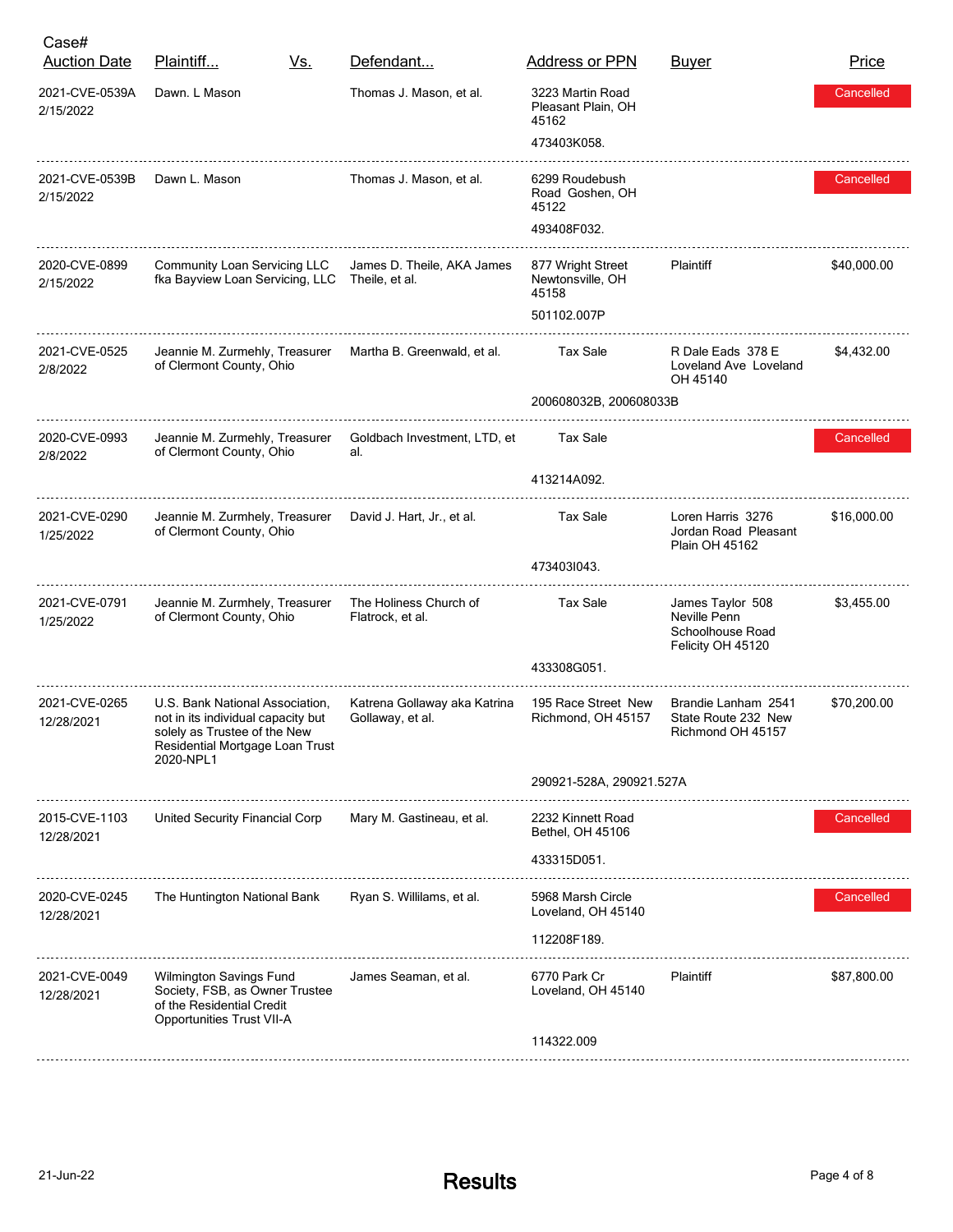| Case#<br><b>Auction Date</b> | Plaintiff                                                                                                                                                                                                 | <u>Vs.</u> | Defendant                                                                                                                                                                      | <b>Address or PPN</b>                             | <b>Buyer</b>                                                                  | <b>Price</b>     |
|------------------------------|-----------------------------------------------------------------------------------------------------------------------------------------------------------------------------------------------------------|------------|--------------------------------------------------------------------------------------------------------------------------------------------------------------------------------|---------------------------------------------------|-------------------------------------------------------------------------------|------------------|
| 2021-CVE-0486<br>12/7/2021   | Jeannie M. Zurmhely, Treasurer<br>of Clermont County, Ohio                                                                                                                                                |            | Yury Ylasov, et al.                                                                                                                                                            | <b>Tax Sale</b>                                   | Jacob and Kimberly<br>Wuenschel 4217<br>Christopher Court<br>Batavia OH 45103 | \$6,270.00       |
|                              |                                                                                                                                                                                                           |            |                                                                                                                                                                                | 012010E056.                                       |                                                                               |                  |
| 2021-CVE-0291<br>12/7/2021   | Jeannie M. Zurmehly, Treasurer<br>of Clermont County, Ohio                                                                                                                                                |            | Allen D. Legget, Jr. et al.                                                                                                                                                    | Tax Sale                                          |                                                                               | Cancelled        |
|                              | 461002.027., 461002.028., 461002.079P, 461002.080P                                                                                                                                                        |            |                                                                                                                                                                                |                                                   |                                                                               |                  |
| 2020-CVE-0358<br>11/23/2021  | HSBC BANK USA, N.A., AS<br>TRUSTEE FOR THE<br><b>REGISTERED HOLDERS</b><br>NOMURA HOME EQUITY<br>LOAN, INC., ASSET-BACKED<br>CERTIFICATES, SERIES 2006-<br>HE <sub>2</sub>                                |            | THE UNKNOWN HEIRS AT<br>LAW, DEVISEES,<br>LEGATEES,<br>ADMINISTRATORS, AND<br><b>EXCEUTORS OF THE</b><br><b>ESTATE OF RONDEL LEE</b><br>HILL AKA LEE HILL,<br>DECEASED, ET AL. | 5212 DRY RUN<br>ROAD MILFORD, OH<br>45150         | Westmark Properties,<br>LLC 10823 Omaha<br>Trace Union KY 41091               | \$154,900.00     |
|                              |                                                                                                                                                                                                           |            |                                                                                                                                                                                | 192408D046.                                       |                                                                               |                  |
| 2017-CVE-1182<br>11/23/2021  | Wells Fargo Bank, N.A.<br>successor by merger to<br>Wachovia Bank, N.A.                                                                                                                                   |            | Kari Lynn McNamara aka Kari 631 Polo Woods<br>L. McNamara, et al.                                                                                                              | Drive Cincinnati, OH<br>45244                     |                                                                               | Cancelled        |
|                              |                                                                                                                                                                                                           |            |                                                                                                                                                                                | 393110E129., 393110E129T                          |                                                                               |                  |
| 2019-CVE-1053<br>11/23/2021  | <b>LLC</b>                                                                                                                                                                                                |            | LAKEVIEW LOAN SERVICING, FRITZ HUNDLEY, ET AL.                                                                                                                                 | 6102 SOUTHERN<br>HILLS DRIVE<br>GOSHEN, OH 45122  |                                                                               | Cancelled        |
|                              |                                                                                                                                                                                                           |            |                                                                                                                                                                                | 112202C293.                                       |                                                                               |                  |
| 2019-CVE-1140<br>11/23/2021  | WELLS FARGO FANK,<br>NATIONAL ASSOCIATION AS<br>TRUSTEE FOR ABFC 2006-<br>OPT2 TRUST, ASSET BACKED<br><b>FUNDING CORPORATION</b><br><b>ASSET BACKED</b><br>CERTIFICATES, SERIES 2006-<br>OPT <sub>2</sub> |            | HARRY J. HAVERKAMP, ET<br>AL                                                                                                                                                   | 2389 DONALD<br>ROAD BETHEL, OH<br>45106           |                                                                               | Cancelled        |
|                              |                                                                                                                                                                                                           |            |                                                                                                                                                                                | 323023A154.                                       |                                                                               |                  |
| 2021-CVE-0017<br>11/23/2021  | U.S. Bank Trust National<br>Association, not in its individual<br>capacity but solely as owner<br>trustee for Legacy Mortgage<br>Asset Trust 2019-GS6                                                     |            | Larry E. Williams, et al.                                                                                                                                                      | 2883 State Route 132<br>New Richmond, OH<br>45157 |                                                                               | Cancelled        |
|                              |                                                                                                                                                                                                           |            |                                                                                                                                                                                | 242706D005P                                       |                                                                               |                  |
| 2021-CVE-0151<br>11/9/2021   | Guardian Savings Bank                                                                                                                                                                                     |            | The Unknown Heirs of Gerald<br>E. Wallace, et al.                                                                                                                              | 2297 Bethel Hygiene<br>Road Bethel, OH<br>45106   | John W Anderson 600<br>Old US Highway 52<br>New Richmond OH<br>45157          | \$90,100.00      |
|                              |                                                                                                                                                                                                           |            |                                                                                                                                                                                | 323010D055.                                       |                                                                               |                  |
| 2021-CVE-0501<br>11/2/2021   | Jeannie M. Zurmhely, Treasurer<br>of Clermont County, Ohio                                                                                                                                                |            | David B. Dawson, et al.                                                                                                                                                        | Tax Sale                                          |                                                                               | No Bid - No Sale |
|                              |                                                                                                                                                                                                           |            |                                                                                                                                                                                | 323008D057.                                       |                                                                               |                  |
| 2019-CVE-0943<br>10/26/2021  | The Brookstone Homeowners'<br>Association, Inc.                                                                                                                                                           |            | Karen Hall, et al.                                                                                                                                                             | 448 Dartmouth Circle<br>Cincinnati, OH 45244      | Heritage Building Group,<br>LLC 8675 Hampton Bay<br>Place Mason OH 45040      | \$108,100.00     |
|                              |                                                                                                                                                                                                           |            |                                                                                                                                                                                | 416104D046.                                       |                                                                               |                  |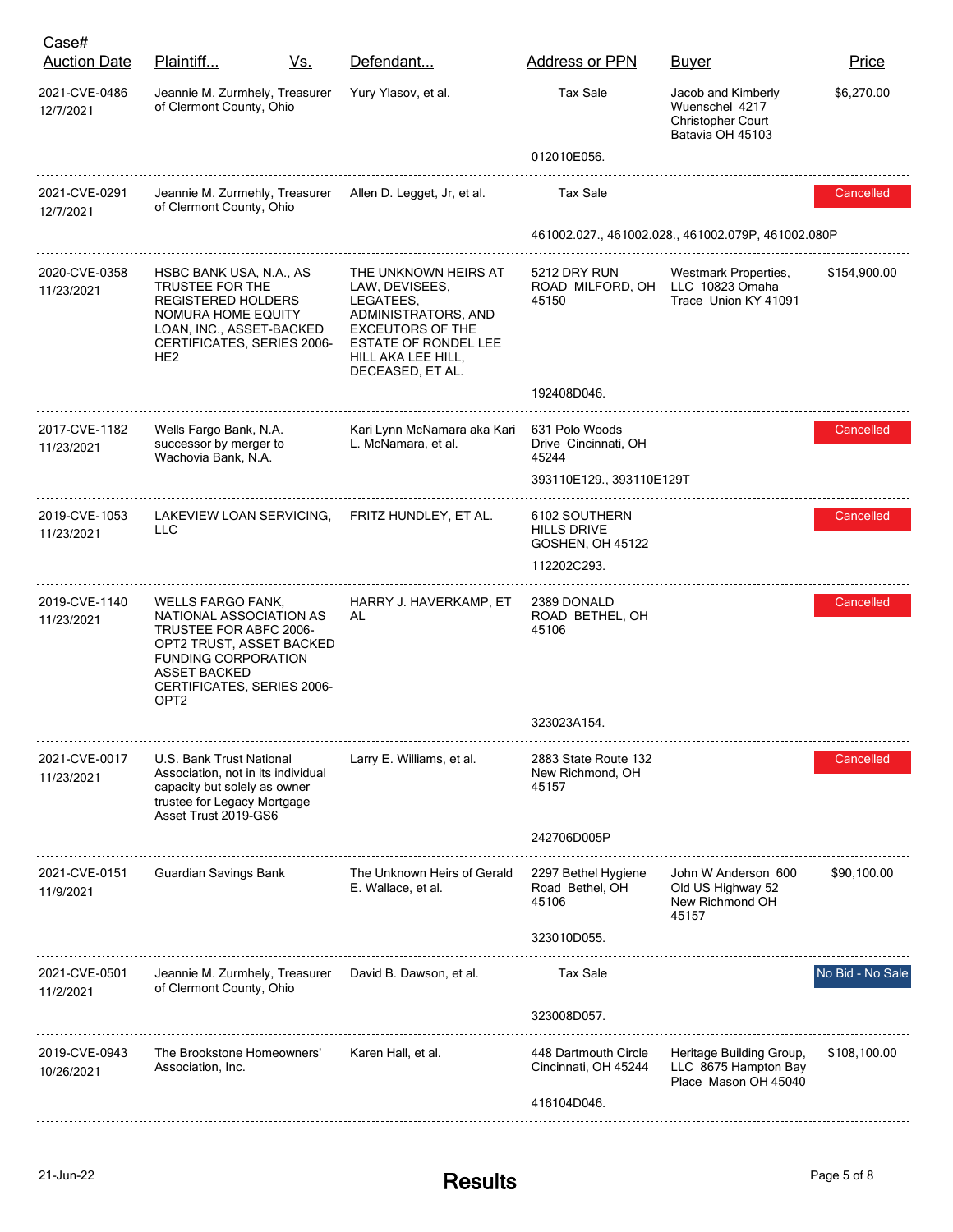| Case#<br><b>Auction Date</b> | Plaintiff<br><u>Vs.</u>                                                                                                                                                    | Defendant                                                                                                                                                                                                      | <b>Address or PPN</b>                                     | <b>Buyer</b>                                                                                                                                           | Price        |  |
|------------------------------|----------------------------------------------------------------------------------------------------------------------------------------------------------------------------|----------------------------------------------------------------------------------------------------------------------------------------------------------------------------------------------------------------|-----------------------------------------------------------|--------------------------------------------------------------------------------------------------------------------------------------------------------|--------------|--|
| 2020-CVE-0885<br>10/26/2021  | Wilmington Savings Fund<br>Society, FSB, not in its individual<br>capacity but solely as Owner<br>Trustee of CSMC 2018-RPL7<br>Trust                                       | George Wells, et al.                                                                                                                                                                                           | 1071 Cedar Drive<br>Milford, OH 45150                     | AVM Investments, INC.<br>9228 Kenwood Road<br>Cincinnati OH 45242                                                                                      | \$166,600.00 |  |
|                              |                                                                                                                                                                            |                                                                                                                                                                                                                | 184009.017                                                |                                                                                                                                                        |              |  |
| 2020-CVE-0255<br>10/26/2021  | Spring Valley Bank                                                                                                                                                         | Daniel C. Pelzel, Trustee of<br>the Daniel C. Pelzel<br>Revocable Trust, et al.                                                                                                                                | 3482 Hickory Lane<br>Amelia, OH 45102                     | <b>ZEM Properties, LLC</b><br>3604 Merwin Ten Mile<br>Road Cincinnati OH                                                                               | Cancelled    |  |
|                              |                                                                                                                                                                            |                                                                                                                                                                                                                |                                                           | 45245<br>282816.729, 282816.730, 282816.731, 282816735, 282816736<br>replatted as 282816.909 and 282816.908, 282816.732,<br>282816.733, and 282816.734 |              |  |
| 2021-CVE-0422<br>10/19/2021  | Jeannie M. Zurmhely, Treasurer<br>of Clermont County, Ohio                                                                                                                 | Scotty W. Johnson, et al.                                                                                                                                                                                      | Tax Sale                                                  | John McKee 7904<br><b>Stonemeadow Drive</b><br>Louisville KY 40218                                                                                     | \$26,000.00  |  |
|                              |                                                                                                                                                                            |                                                                                                                                                                                                                | 324444010.                                                |                                                                                                                                                        |              |  |
| 2020-CVE-0355<br>10/12/2021  | U.S. Bank Trust National<br>Association, not in its individual<br>capacity but solely as collateral<br>trust trustee of FirstKey Master<br>Funding 2021-A Collateral Trust | Mary L LaCortiglia, et al.                                                                                                                                                                                     | 1368 Linden Creek<br>Drive Milford, OH<br>45150           | <b>P&amp;D investment LLC</b><br>9629 Dallasburg Road<br>Loveland OH 45140                                                                             | \$189,600.00 |  |
|                              |                                                                                                                                                                            |                                                                                                                                                                                                                | 184633C036.                                               |                                                                                                                                                        |              |  |
| 2021-CVE-0125<br>10/12/2021  | Third Federal Savings and Loan<br>Association                                                                                                                              | Unknown Administrator,<br>Executor or Fiduciary,<br>Unknown Heirs, Next of Kin,<br>Unknown Spouses, Devisees,<br>Legatees, Creditors and<br>Beneficiaries of estate of<br>Mary. Stradtman, deceased,<br>et al. | 1145 Telluride Drive,<br>Unit 304 Cincinnati,<br>OH 45244 | <b>P&amp;D Investment LLC</b><br>9629 Dallasburg Road<br>Loveland OH 45248                                                                             | \$120,000.00 |  |
|                              |                                                                                                                                                                            |                                                                                                                                                                                                                | 416803F304.                                               |                                                                                                                                                        |              |  |
| 2020-CVE-0865<br>10/12/2021  | David L. Schooler, DBA Cross<br><b>County Storage</b>                                                                                                                      | Donald W. Combs, et. Al.,                                                                                                                                                                                      | 1503 State Route 28<br>Loveland, OH 45140                 |                                                                                                                                                        | Cancelled    |  |
|                              |                                                                                                                                                                            |                                                                                                                                                                                                                | 112208F103                                                |                                                                                                                                                        |              |  |
| 2021-CVE-0243<br>10/5/2021   | Fifth Third Bank, National<br>Association                                                                                                                                  | Joseph A. Walriven, as<br>beneficiary under the transfer<br>on death designation filed<br>October 24, 2017, et al.                                                                                             | 1881 Clough Pike<br>Batavia, OH 45103                     | Plaintiff                                                                                                                                              | \$80,400.00  |  |
|                              |                                                                                                                                                                            |                                                                                                                                                                                                                | 012009D051., 012009D054.                                  |                                                                                                                                                        |              |  |
| 2020-CVE-0963<br>9/28/2021   | <b>Towd Point Mortgage Trust</b><br>2015-6, U.S. Bank Nation<br>Association as indenture Trustee                                                                           | Unknown Heirs at Law,<br>Devisees, Legatees,<br><b>Executors and Administrators</b><br>of David D. Underwood, et al                                                                                            | 424 S. Charity Street<br>Bethel, OH 45106                 | <b>Plaintiff</b>                                                                                                                                       | \$66,666.67  |  |
|                              |                                                                                                                                                                            |                                                                                                                                                                                                                | 360316.102P                                               |                                                                                                                                                        |              |  |
| 2019-CVE-0855<br>9/21/2021   | Fifth Third Bank, an Ohio<br><b>Banking Corporation</b>                                                                                                                    | Jeffrey S. Vollman, et al.                                                                                                                                                                                     | 3781 Vineyard Woods<br>Drive Cincinnati, OH<br>45255      | <b>BVK Properties, LLC</b><br>3305 Cutter Lane<br>Maineville OH 45039                                                                                  | \$310,900.00 |  |
|                              |                                                                                                                                                                            |                                                                                                                                                                                                                | 285718A050.                                               |                                                                                                                                                        |              |  |
| 2018-CVE-1465<br>9/21/2021   | U.S Bank Trust N.A., as<br>Trusteee of the Cabana Series<br><b>IV Trust</b>                                                                                                | Jo Ann Midgley, et al.                                                                                                                                                                                         | 288 Plum Street<br>Owensville, OH 45160                   |                                                                                                                                                        | Cancelled    |  |
|                              |                                                                                                                                                                            |                                                                                                                                                                                                                | 311204B067B AND 311204B068B                               |                                                                                                                                                        |              |  |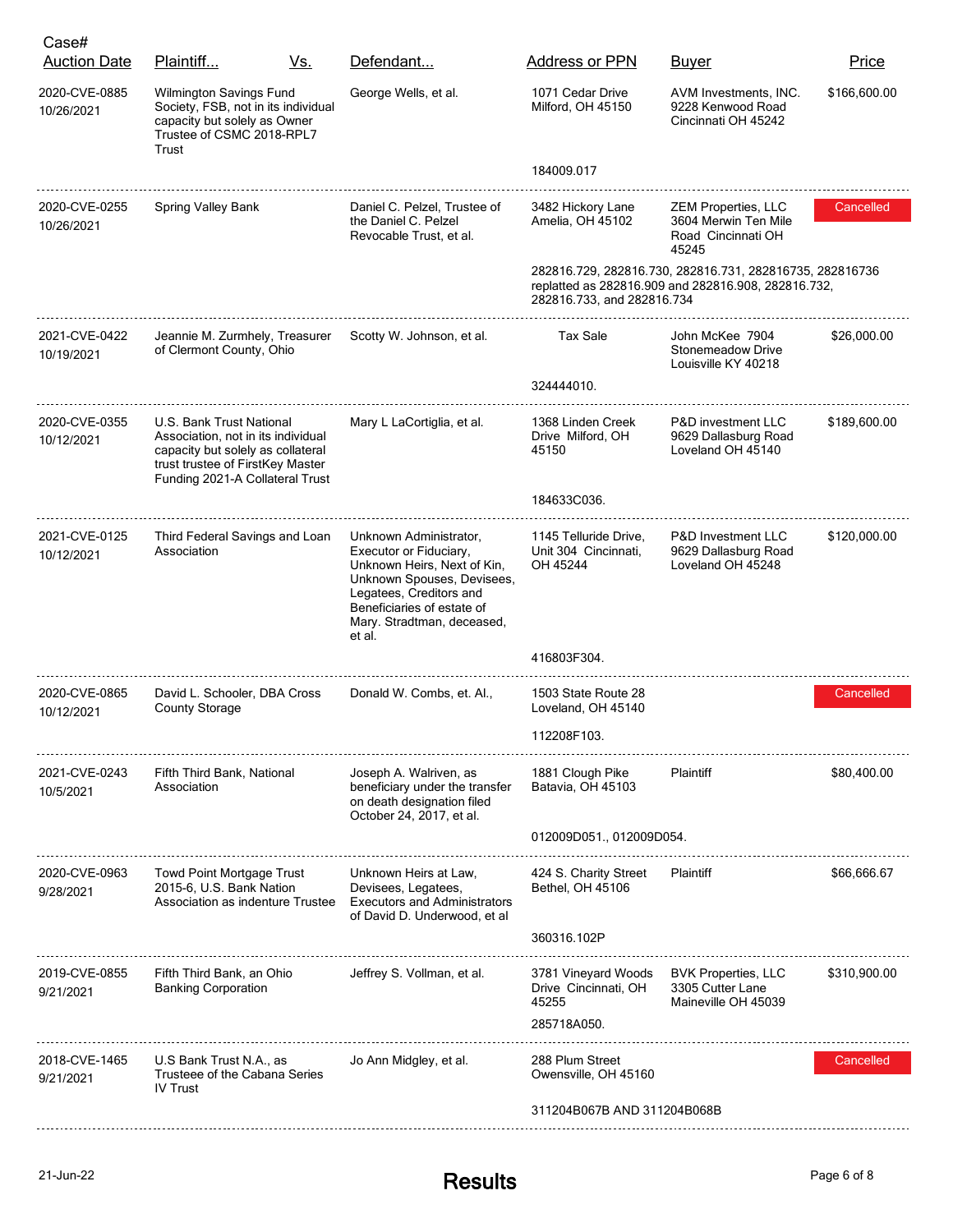| Case#<br><b>Auction Date</b> | Plaintiff                                                                                                                                                                                                                              | <u>Vs.</u> | Defendant                                         | <b>Address or PPN</b>                                         | <b>Buyer</b>                                                   | Price            |
|------------------------------|----------------------------------------------------------------------------------------------------------------------------------------------------------------------------------------------------------------------------------------|------------|---------------------------------------------------|---------------------------------------------------------------|----------------------------------------------------------------|------------------|
| 2021-CVE-0288<br>9/14/2021   | Jeannie M. Zurmhely, Treasurer<br>of Clermont County, Ohio                                                                                                                                                                             |            | Kimberly J. Meyer, et al.                         | <b>Tax Sale</b>                                               | George Leever 5412<br>State Route 133<br>Williamsburg OH 45176 | \$41,000.00      |
|                              |                                                                                                                                                                                                                                        |            |                                                   | 112515.129P., 112215.145., and 112215.146.                    |                                                                |                  |
| 2021-CVE-0425<br>9/14/2021   | Jeannie M. Zurmehly, Treasurer<br>of Clermont County, Ohio                                                                                                                                                                             |            | James L. Owens, et al.                            | <b>Tax Sale</b>                                               | Ketan Patel 1029<br>Asbury Road Cincinnati<br>OH 45255         | \$50,000.00      |
|                              |                                                                                                                                                                                                                                        |            |                                                   | 012010A089.                                                   |                                                                |                  |
| 2021-CVE-0182<br>9/7/2021    | Jeannie M. Zurmehly, Treasurer<br>of Clermont County, Ohio                                                                                                                                                                             |            | Alva Castlen, et al.                              | Tax Sale                                                      |                                                                | No Bid - No Sale |
|                              |                                                                                                                                                                                                                                        |            |                                                   | 260908.004.                                                   |                                                                |                  |
| 2011-CVE-1464<br>9/7/2021    | U.S. Bank National Association,<br>as Trustee for Asset Backed<br>Securities Corporation Home<br>Equity Loan Trust, Series<br>OOMC 2006-HE5, Asset<br><b>Backed Pass-Through</b><br>Certificates, Series OOMC 2006-<br>HE <sub>5</sub> |            | Chris Fletcher, et al.                            | 1186 Muirwood Lane<br>Batavia, OH 45103                       | <b>Plaintiff</b>                                               | \$136,300.00     |
|                              |                                                                                                                                                                                                                                        |            |                                                   | 413104E372.                                                   |                                                                |                  |
| 2021-CVE-0180<br>8/24/2021   | Jeannie M. Zurmehly, Treasurer<br>of Clermont County                                                                                                                                                                                   |            | Dwayne A. Dixie, et al.                           | Tax Sale                                                      |                                                                | Cancelled        |
|                              |                                                                                                                                                                                                                                        |            |                                                   | 182411H101.                                                   |                                                                |                  |
| 2021-CVE-0289<br>8/24/2021   | Jeannie M. Zurmehly, Treasurer<br>of Clermont County, Ohio                                                                                                                                                                             |            | William Mark List, et al.                         | Tax Sale                                                      |                                                                | Cancelled        |
|                              |                                                                                                                                                                                                                                        |            |                                                   | 523504D090.                                                   |                                                                |                  |
| 2019-CVE-1005<br>8/10/2021   | Village of Tall Trees<br>Condominium Association, Inc.                                                                                                                                                                                 |            | Shenazar Willis, et al.                           | 4 Ledgerwoods Drive<br>Amelia, OH 45102                       |                                                                | Cancelled        |
|                              |                                                                                                                                                                                                                                        |            |                                                   | 056804.009D                                                   |                                                                |                  |
| 2020-CVE-0488<br>8/10/2021   | Southern Hills Community Bank,<br>Successor in Interest to the<br><b>Ripley Federal Savings Bank</b>                                                                                                                                   |            | Dale E. Fetters aka Dale<br>Edwin Fetters, et al. | 2677 Airport Road<br>Bethel, OH 45106                         |                                                                | Cancelled        |
|                              |                                                                                                                                                                                                                                        |            |                                                   | 323023D021P                                                   |                                                                |                  |
| 2020-CVE-0885<br>8/10/2021   | <b>Wilmington Savings Fund</b><br>Society, FSB, not in its individual<br>capacity but solely as Owner<br>Trustee of CSMC 2018-RPL7<br>Trust                                                                                            |            | George Wells, et al.                              | 1071 Cedar Drive<br>Milford, OH 45150                         |                                                                | Cancelled        |
|                              |                                                                                                                                                                                                                                        |            |                                                   | 184009.017                                                    |                                                                |                  |
| 2021-CVE-0028<br>8/10/2021   | Twin Spire at Lexington Run<br>Condominium Association, Inc.                                                                                                                                                                           |            | Jacqueline S. Recher, et al.                      | 4516 Saddlecloth<br>Court Batavia, OH<br>45103<br>016705Z303. |                                                                | Cancelled        |
|                              |                                                                                                                                                                                                                                        |            |                                                   |                                                               |                                                                |                  |
| 2020-CVE-0299<br>8/3/2021    | <b>LEGENDARY RUN</b><br>COMMUNITY ASSOCIATION,<br>INC.                                                                                                                                                                                 |            | GINA D'ANTORIO, ET AL.,                           | 3547 ROYAL<br><b>STEWART COURT</b><br>CINCINNATI, OH<br>45245 |                                                                | Cancelled        |
|                              |                                                                                                                                                                                                                                        |            |                                                   | 272813E194.                                                   |                                                                |                  |
|                              |                                                                                                                                                                                                                                        |            |                                                   |                                                               |                                                                |                  |